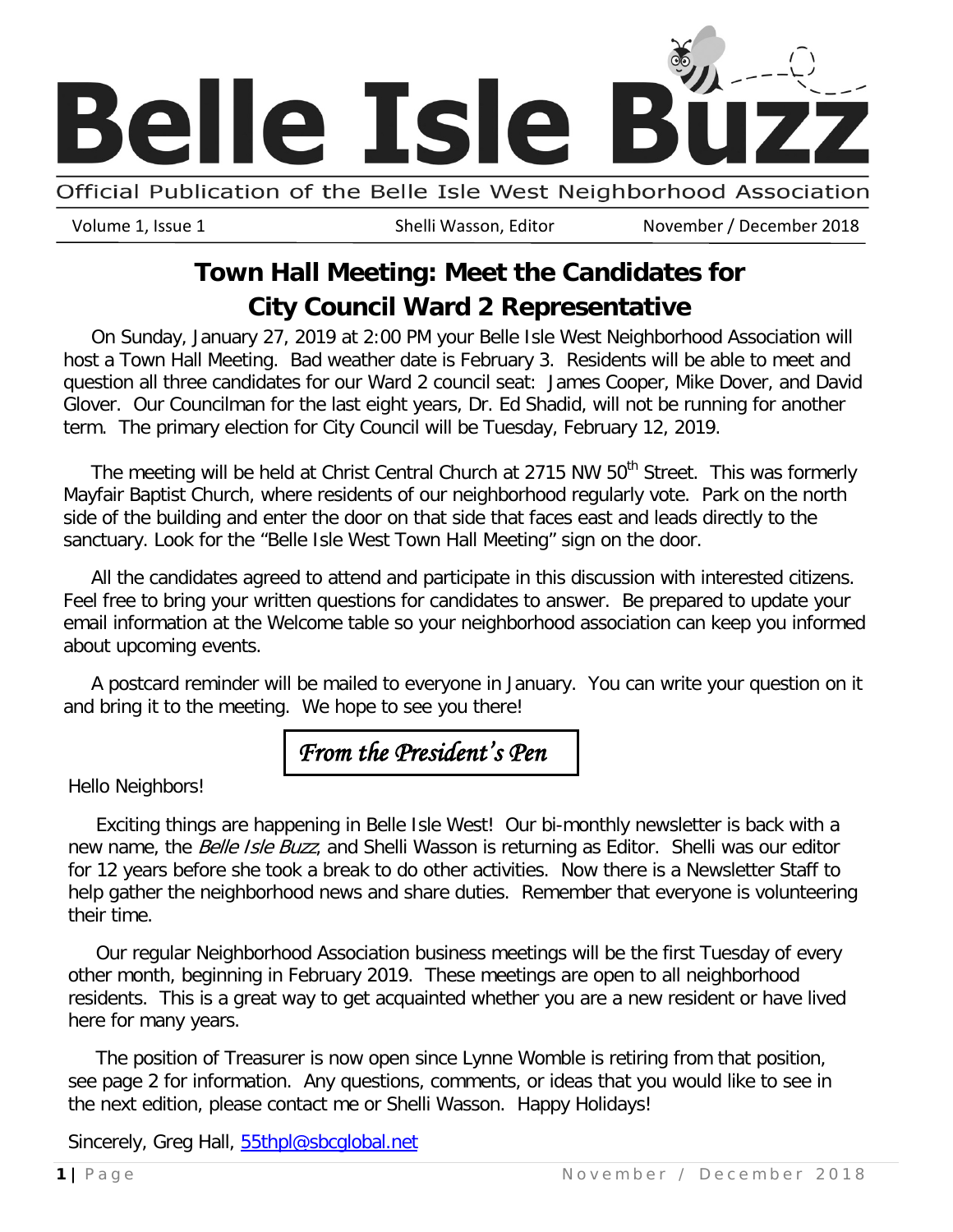## **Officers and Newsletter Staff**

PRESIDENT – Greg Hall [55thpl@sbcglobal.net](mailto:55thpl@sbcglobal.net) (405) 414-9191

PRESIDENT-ELECT – David Patterson

[dgpat@cox.net](mailto:dgpat@cox.net)

SECRETARY – Aimee Dial Parrish

[aimeedialparrish@coxinet.net](mailto:aimeedialparrish@coxinet.net)

TREASURER – Lynne Womble

[lwomble@outlook.com](mailto:lwomble@outlook.com)

Sergeant-at-Arms - David Campbell NEWSLETTER EDITOR – Shelli Wasson

[Shelliwasson90@yahoo.com](mailto:Shelliwasson90@yahoo.com)

(405) 250-6462

NEWSLETTER STAFF – Lynn Garman – [lynn@garman.com](mailto:lynn@garman.com) Aimee Dial Parrish [aimeedialparrish@coxinet.net](mailto:aimeedialparrish@coxinet.net) Earlene Parr Ann Warzyn

#### **Absolutely Do Not Run Sprinklers When the Temperature is Below Freezing.**

Probably the people running their sprinklers when we have record low temps are doing it because they don't know how to turn off the sprinkler. Contact the company that installed the irrigation equipment (look for their sticker in your garage on the equipment). If you are a tenant, please contact the property owner or the property management company and tell them the system needs to be turned off.

Remember, if someone falls on your icy driveway that could result in a lot of legal problems for you whether you own the property or not.

### **Treasurer Needed**

Belle Isle West will need a new treasurer January 1, 2019. The person who fills this position should have bookkeeping or accounting experience but not necessarily be a CPA. Lynne Womble has served in this position for the last four years. She is willing to give the new treasurer a training session and answer questions. Everything is already setup in Excel.

Treasurer's Duties as Reported by the Neighborhood Alliance Website:

- The treasurer is the chief financial officer of the association and as such must understand their fiduciary duty to the association.
- The treasurer collects dues, writes checks, and oversees the association accounts.
- The treasurer is responsible for making financial reports at association meetings, reconciling the accounts, and preparing the financial statements and association books for fiscal year auditing.

#### **<http://nacok.org/association-tools/officer-roles/> 11/20/18**

## **Love the Dogs! Hate the Poop!**

Chances are if you want a dog, you already have one. If you have a dog, you deal with its poop. Newsflash: People who don't want to have a dog also don't want to deal with poop! If you walk your dog in Belle Isle Park, your neighborhood association pays for poop bags and stocks four dispensers throughout the park. We encourage you to use them!

If you walk your dog around the neighborhood, you don't need to buy special poop bags. Bread sacks, Sunday newspaper bag, or any plastic bag can be used for picking up your dog's poop for disposal.

Before you let your dog poop in someone's yard and just leave it there, please try to imagine how many flies will be attracted to this fertile nursery for breeding more flies. Imagine that you are an avid gardener and love to stroll around your yard to enjoy the trees and flower beds. Imagine finding piles of poop, having to go get a bag and then pick up the poop. Maybe you'll start carrying bags and cleaning up after your dog.

Everyone should know there is a \$200 fine from the City of Oklahoma City for violating Section 8-48-c of the Municipal Code for not picking up your dog's poop in a city park or on private property. This fine has been in effect since 2005.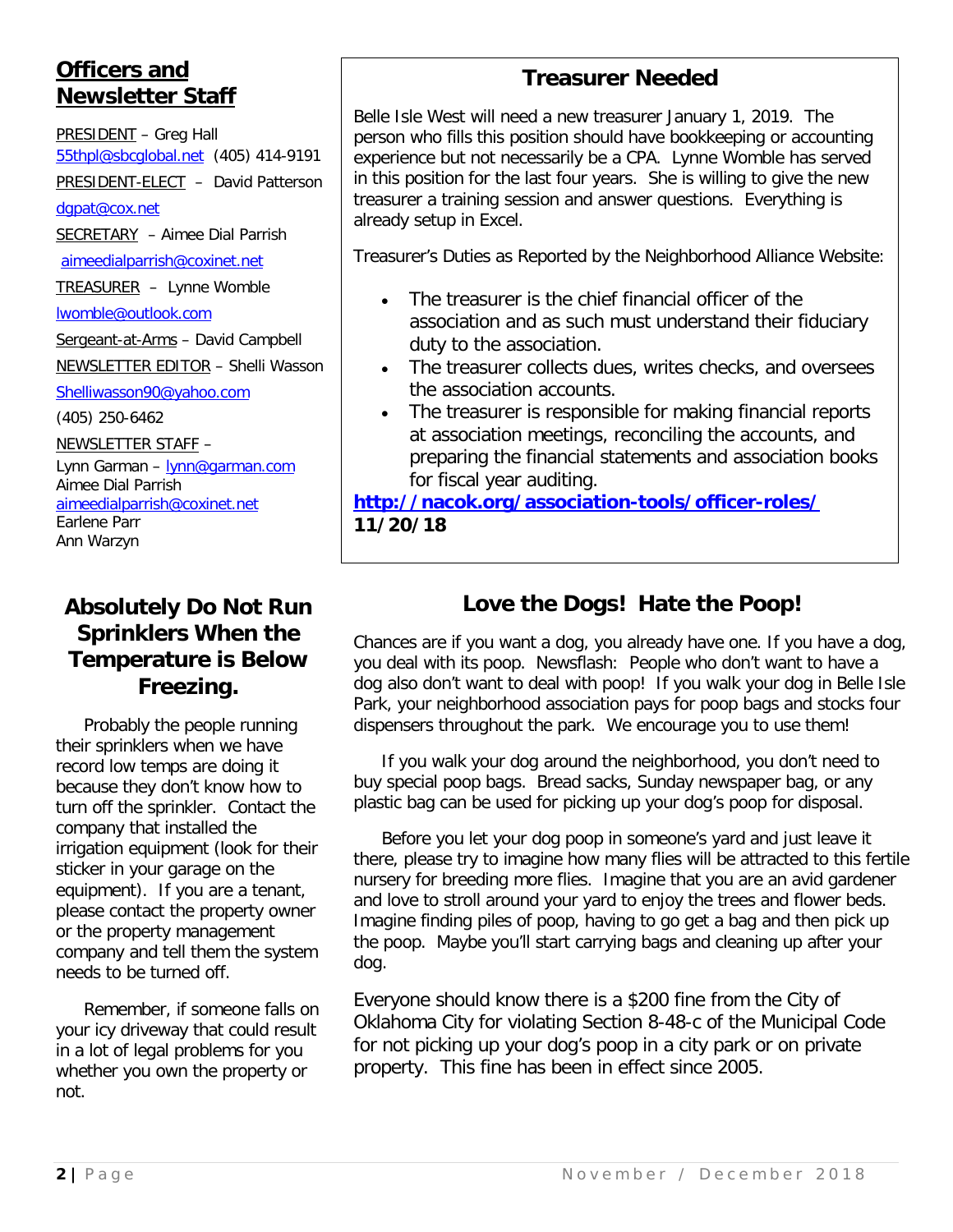

## **Belle Isle Library Book Notes**

The Belle Isle Library, located at 5501 N. Villa Ave., is a jewel for the Belle Isle West Neighborhood. Programs offered there range from a weekly early childhood program on Thursdays at 10:00 AM to offering online Oklahoma driving permit practice tests.

Your library card also offers a "Books by Mail" program where books can be mailed to your home if you are over 65 years old or home bound. The phone number for that service is (405) 606-3295.

Check out the monthly calendar available at the library or go to metro library.org/events to discover programs that might interest you. You might want to attend the "Book Discussion" group each month.

Get your library card today so that you can download movies or help your children with homework. Call (405) 843-9601 for more information. The library is filled with terrific surprises and ready to expand the world for all of us.

#### **BELLE ISLE WEST New Physical Boundaries**

Your Board of Directors voted to expand our physical boundaries on October 16, 2018. Those new boundaries are the following:

#### North boundary:

South side of NW 63<sup>rd</sup> Street South boundary:

North side of NW Expressway East boundary:

West side of N. Villa Avenue West boundary:

East side of N. May Avenue Plus:

--Both sides of the 2300-2400 blocks of NW 59<sup>th</sup> Street --Both sides of Riviera Avenue. from NW 59<sup>th</sup> around to Villa Avenue --2 homes at 2400 and 2412 NW 63rd Street

## **2018 Garage Sale Weekend**

This was the  $20<sup>th</sup>$  year for the Garage Sale weekend! We extended an invitation to Wileman's Belle Isle Neighborhood (east of us between Villa and Penn) to join us in holding sales and sharing expenses (advertising, printing) on October 12-13. Our neighborhoods have so much in common and it was great to do this together.

I know of 22 sales that were held. There was the chilly rain, of course, but most of the sales were open and traffic was steady both Friday and Saturday. Let's do this again next year, hopefully without the rain!

**Lynn Garman Garage Sale Chair**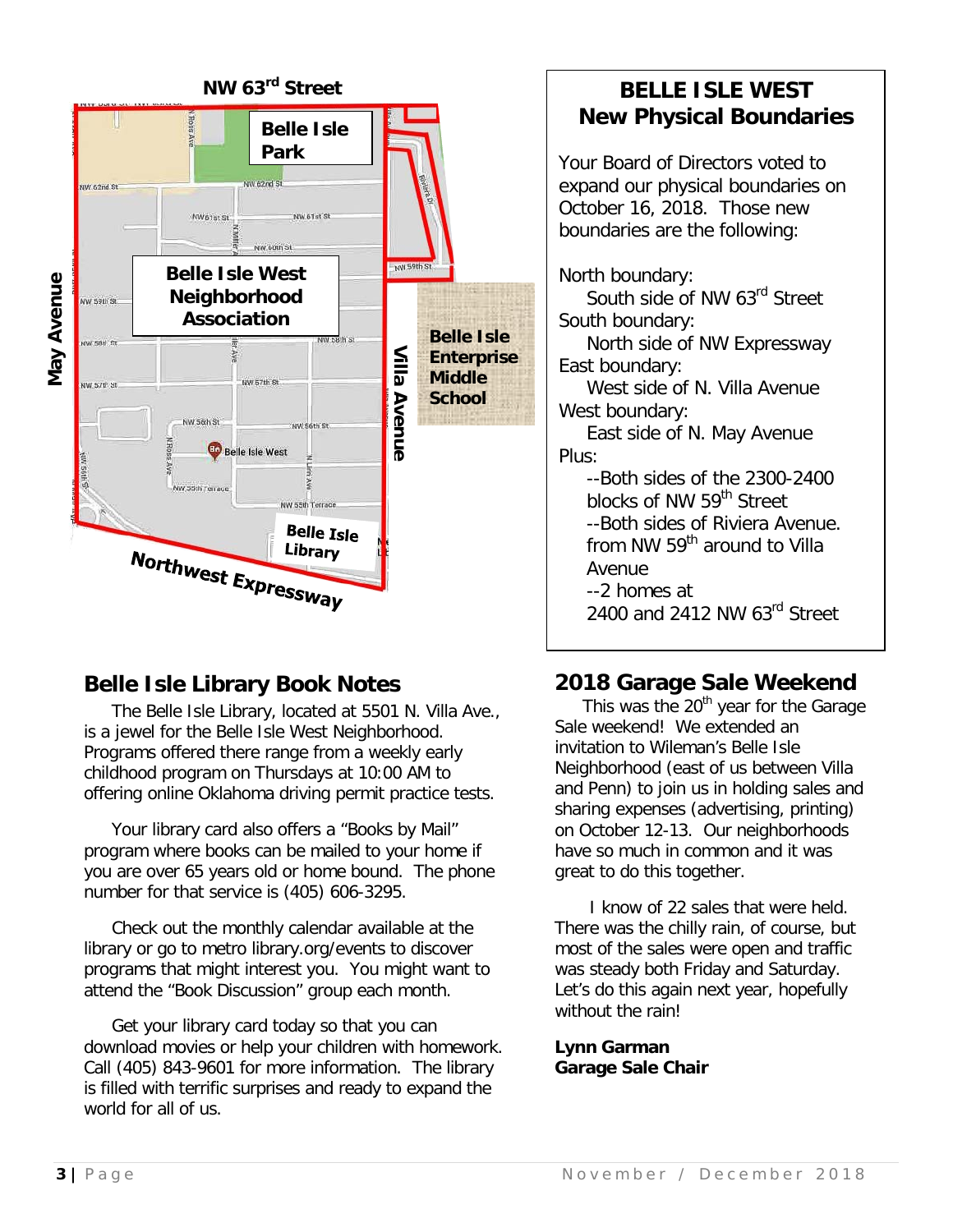

### **Belle Isle Enterprise Middle School**

5904 N Villa Ave., Oklahoma City, OK 73112 Grades served: 6th through 8th Grade School Hours**:** 8:30 AM – 3:40 PM

# **Home of the Bulls!**

#### **To: Belle Isle West Residents**

#### **From: Karen Waddell**

We are happy to be a part of this neighborhood and have enjoyed a long and productive relationship with this community over the years. All the participation with our tree and grounds beautification, as well as assistance in keeping our track maintained, has been greatly appreciated.

After the first of the year, we will be in need of test monitors for the upcoming testing period in April 2019 – we hope we will be able to count on some of your to be a part of that process. More information will be available through our counselor, Ms. Gatrost, after January 1<sup>st</sup>.

Again, thank you for being such great neighbors to us!

Belle isle Enterprise Middle School

Email correspondence with Earlene Parr, newsletter staff, November 15, 2018.

Fifth Grade Students

are invited to attend a

#### **Belle Isle Enterprise Middle School**

#### **Information Program**

10:15 AM - 11:30 AM

January 9, January 16, or January 23

Learn about Belle Isle programs, sports, and activities.

**Student performances Slide show Prizes**

Please call 405-587-6600 to let us know when you plan to attend.

## **Belle Isle Admissions**

Applications will be available on December 3, 2018.

- Applications will be accepted through February 22.
- Online<https://www.okcps.org/Domain/51> under the Families and Community tab.
- Hard copies will be available in the Belle Isle office and at your elementary school site.

Required Documents:

- $\bullet$  4<sup>th</sup> Grade OSTP State ELA and Math test scores
- 3rd,  $4^{th}$ , and  $5^{th}$  grade report cards
- A copy of a utility bill to establish residency

Letters will be mailed to all applicants the week of March 18-22, 2019.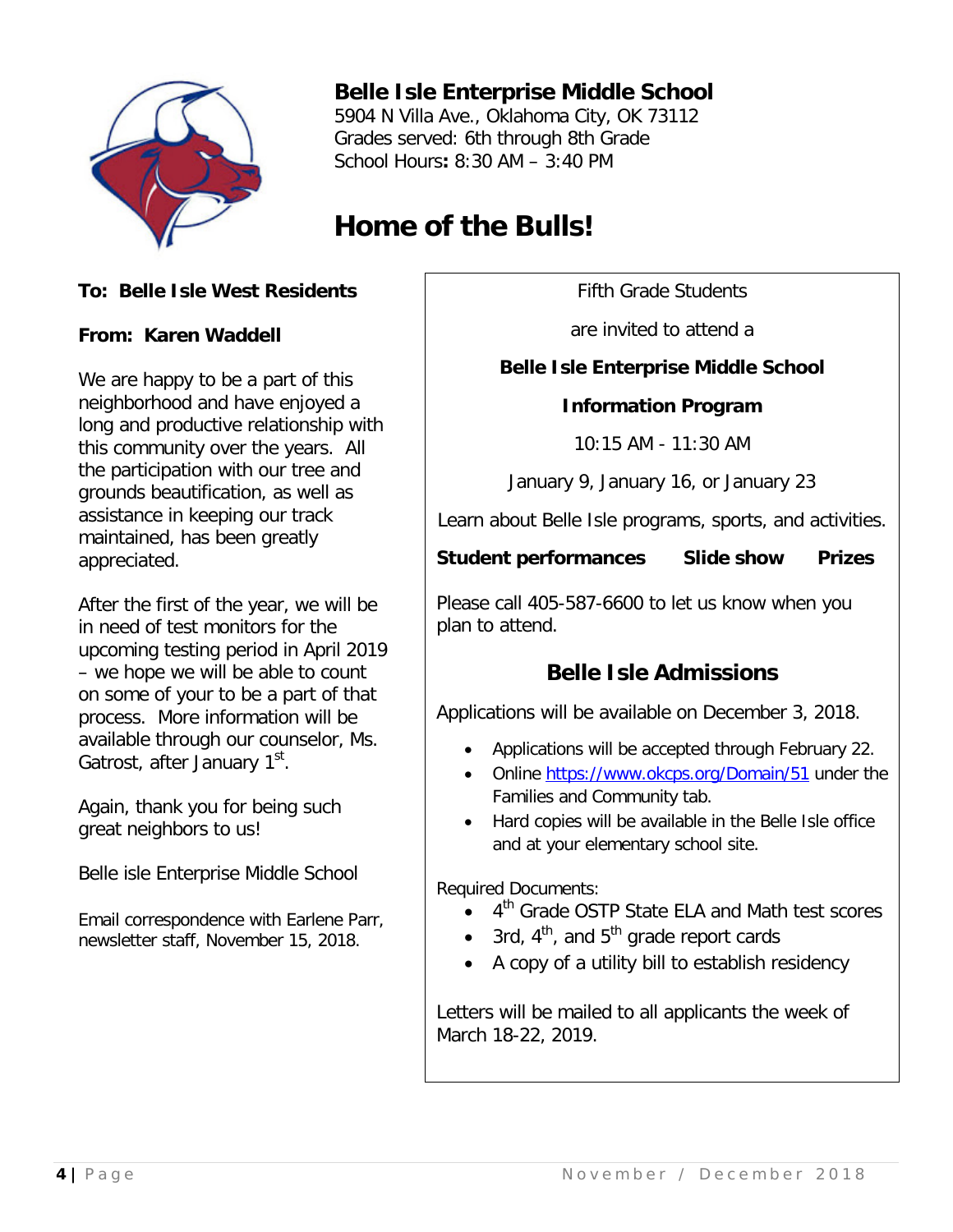### **Meet Your Neighbors**

#### **Linda and Cleve Warren, 55th Place**

The Warrens have lived on 55<sup>th</sup> Place since 1989. Here are some fun tidbits of information they shared with their neighbor and newsletter staff member, Ann Warzyn.

 Cleve grew up in our neighborhood, and later moved back into his mother's home on 55<sup>th</sup> Place. Cleve and Linda met at OU and after college, Cleve pursued his music career. He crossed the country playing over eight thousand (yes 8,000) performances. He has been honored in the Kansas and South Dakota Hall of Fame. Cleve writes for The Modern Drummer magazine.

 Linda is an accomplished artist whose art is housed in many public and private collections. She has been awarded two national grants, and shown her work over 37 years in the U.S., Canada, and Portugal. Linda chose to share her love of art with children over the past 34 years. Recently, Linda's clay dolls adorn the walls of the new *Stella Nova* coffee houses on Western Ave., downtown OKC, and Norman.

 Cleve and his band offer nostalgic music of all genres with a fun crowd at the *Grand House* on Classen every Thursday evening. Cleve and Linda have a son and 2 granddaughters.

What a Great Neighborhood!

### **What is a Neighborhood Special Interest Group?**

Any neighbors who want to get together and share a common interest. These interests might be gardening, gourmet cooking, going to movies or special events, book club, knitting, playing cards or bridge, computers, golfing. You can let residents know about your group by writing a short article for our Belle Isle Buzz and/or contact newsletter staff member, Aimee Dial Parrish, at [aimeedialparrish@coxinet.net.](mailto:aimeedialparrish@coxinet.net)

#### **New Masthead**

The masthead for our *Belle Isle* **Buzz was made by Emily Garman.** 

Thanks so much, Emily, for helping our neighborhood newsletter look vibrant and up-to-date!

### **Gray Cat Needs to Go Home**

Ona Johnson reported that on 58<sup>th</sup> Street a great big gray, short haired cat is trying to adopt Ona and her husband, Bud. They already have their own cat so they do not want to take care of this cat. The cat is wearing a brown collar but there are no tags. If this is your cat, please call Ona Johnson, 842-4261, to pick up your cat.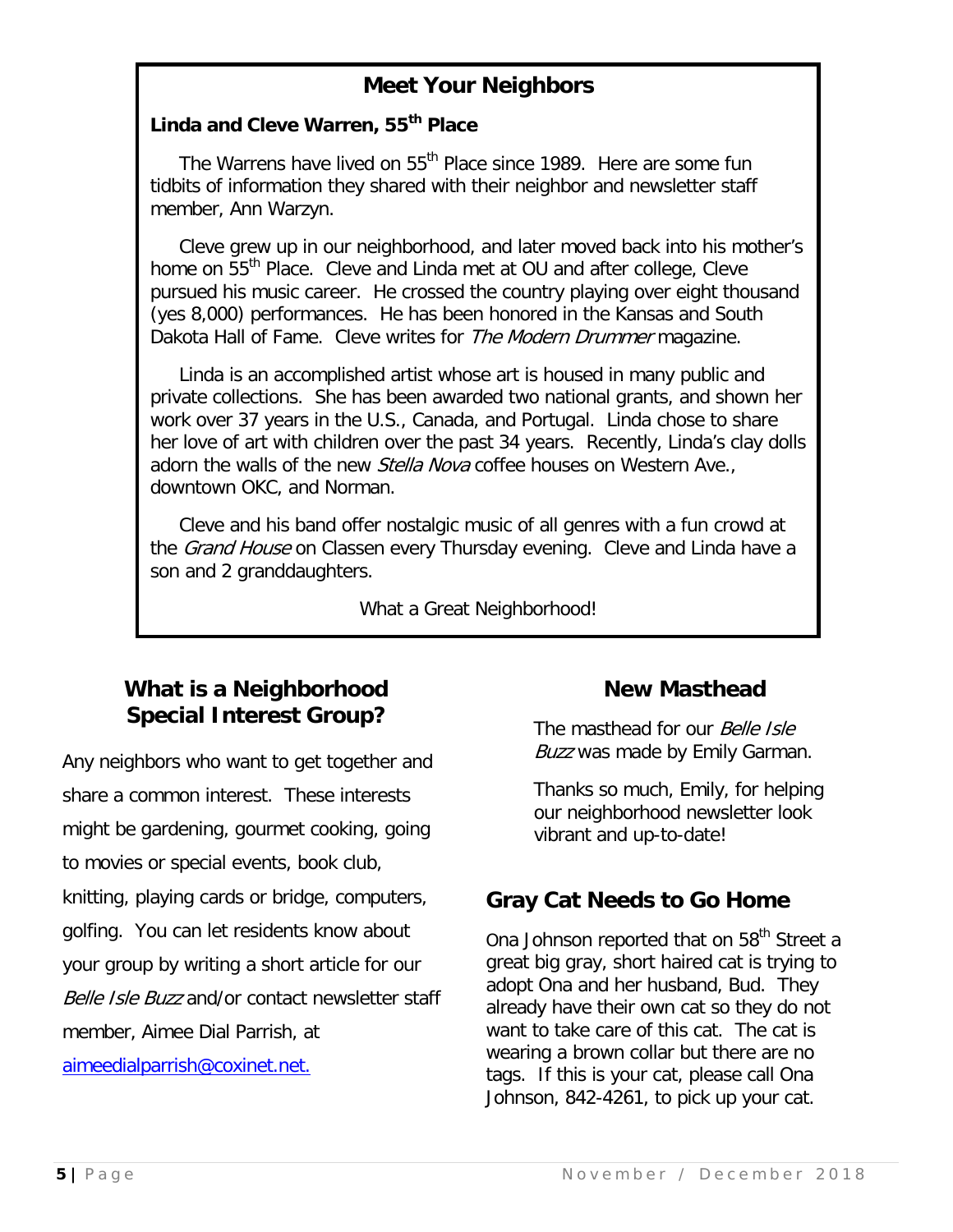# **Helpful Phone Numbers**

# **Emergency**

**Ambulance / [Fire](https://www.okc.gov/departments/fire) / [Police](https://www.okc.gov/departments/police) 911**

**Arson Hotline** (405) 232-7766

**Burn Center** (405) 949-3345

**[OK County Sheriff](http://www.oklahomacounty.org/sheriff/)** (405) 713-1000

**Drug and Gang Hotline** (405) 232-6272

[HeartLine 211](http://heartlineoklahoma.org/) Social help for Oklahomans in need 211 or (405) 286-4057

**[Highway Patrol](http://www.dps.state.ok.us/ohp/tngrct/ohpweb/index.html)** (405) 425-2323

**Poison Control Center** (405) 271-5454

**[Public Works](https://www.okc.gov/departments/public-works) (Streets, Traffic, Drainage)** (405) 297-3451

**Water/Sewer Dispatch** (405) 297-3334

# **Public Utilities**

**[AT&T](https://www.att.com/)**  (800) 616-1171

**[Cox Communications](https://www.cox.com/residential/home.html)** (405) 600-8282

**[Oklahoma Gas & Electric](https://oge.com/)  [\(OG&E\)](https://oge.com/)** (405) 272-9741

**[Oklahoma Natural Gas](https://www.oklahomanaturalgas.com/)  [\(ONG\)](https://www.oklahomanaturalgas.com/)** (405) 551-4000

**[Water/Sewer/Trash](https://www.okc.gov/departments/utilities)** (405) 297-2833

**[Utility Line Locator](http://www.okie811.org/)  [\(OKIE\)](http://www.okie811.org/)** (405) 840-5032

# **State Agencies**

**State of Oklahoma website [ok.gov](https://www.ok.gov/)**

**Bar Association** (405) 416-7000

**Consumer Protection** (405) 521-3653

**Corporation Commission** (405) 521-2307

**Department of Environmental Quality** (405) 702-6222

**Department of Human Services** (405) 521-3646

**Department of Public Safety** (405) 425-2424

**Department of Transportation** (405) 522-8000

**Election Board** (405) 521-2391

# **Other numbers**

**Better Business Bureau** (405) 239-6081

**Oklahoma City Public Schools** (405) 587-0000

**Oklahoma City-County Health Department** (405) 427-8651

**Homeless Alliance** (405) 601-9677

**Social Security Administration (SSA)**  (405) 605-3000

[www.okc.gov/residents/action-center/helpful-phone-numbers](http://www.okc.gov/residents/action-center/helpful-phone-numbers)

11/25/2018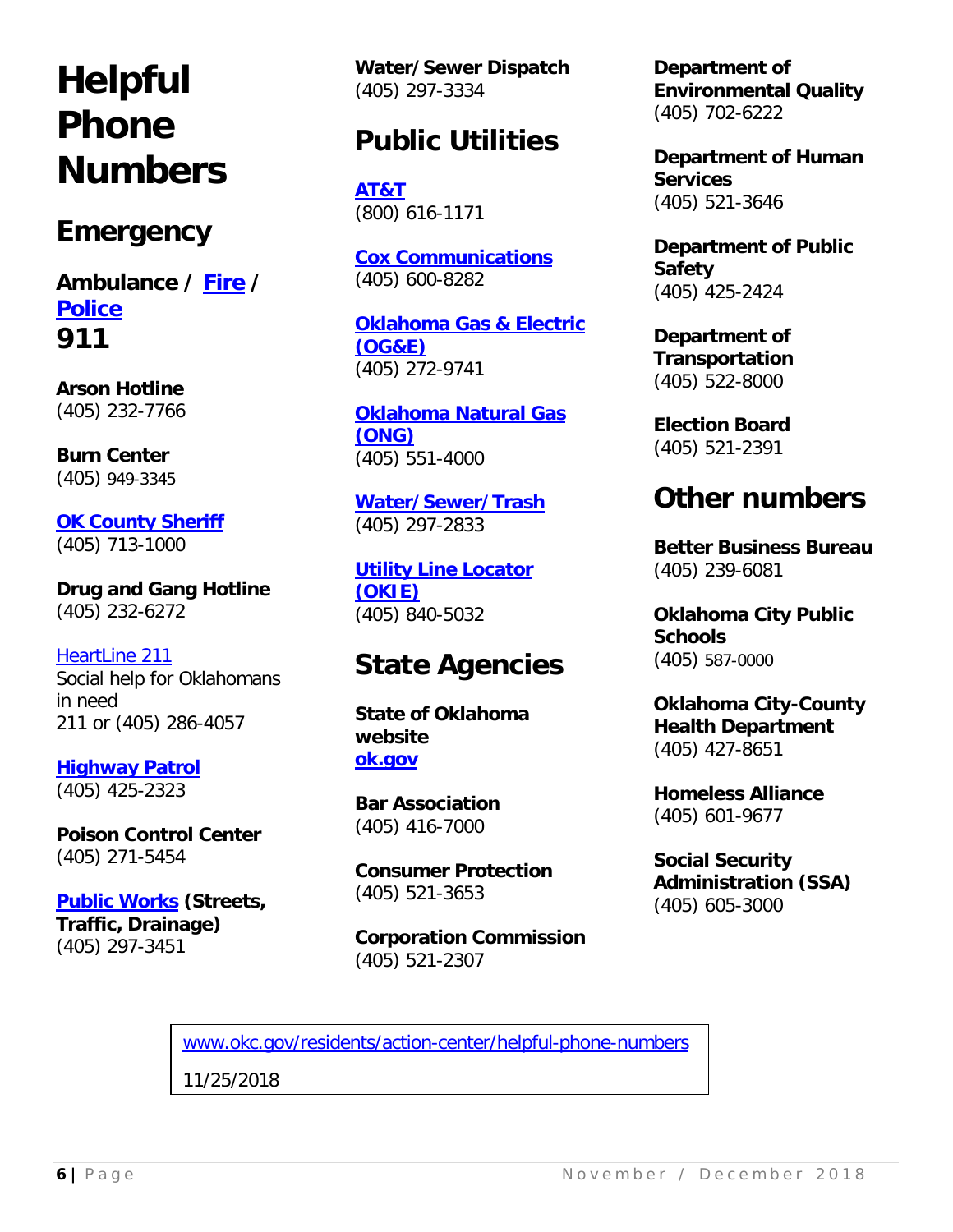

# **Time to Start Thinking about MAPS4**

# **Ideas 4 MAPS**

We are asking for your ideas to help write the next chapter of the [MAPS story](https://www.okc.gov/government/maps-3/maps-history) – Oklahoma City's story. What is important to you? How do we continue our City's renaissance and ensure it is felt by all our residents? It is time to talk about MAPS 4. It is time to dream big again. – [Mayor](https://www.okc.gov/government/mayor)  [David Holt](https://www.okc.gov/government/mayor)

# **Oklahoma City invites 'Ideas 4 MAPS'**

<https://www.okc.gov/Home/Components/News/News/2821/18>Post Date:10/11/2018 10:31 AM,

### **How to Submit Ideas**

#### **Choose one of three ways to have your say:**

- Fill out the survey [here on ideas4maps.com.](https://www.okc.gov/government/maps-4/submit-your-idea)
- Share your idea on social media using the hashtag **#ideas4maps**.
- Mail a letter with your idea to Mayor David Holt,

Attn: MAPS 4, 200 N Walker Ave. 3rd floor, Oklahoma City, OK 73102

As you develop your thoughts, think about transformational ideas that will propel our City forward. Be as specific as possible.

ideas4maps

"MAPS has changed our city forever, and we have the opportunity, perhaps even the obligation, to continue building a city that our kids will want to call home," said Mayor Holt. "We have the opportunity to continue our city's momentum and ensure that it is felt by all. And because of the powerful idea called MAPS, we can do it without raising taxes."

Watch [Mayor Holt's kickoff video](https://www.youtube.com/watch?v=iEw1E_UtjjE) at [ideas4maps.com](https://www.okc.gov/government/maps-4) for more guidance, background and inspiration.